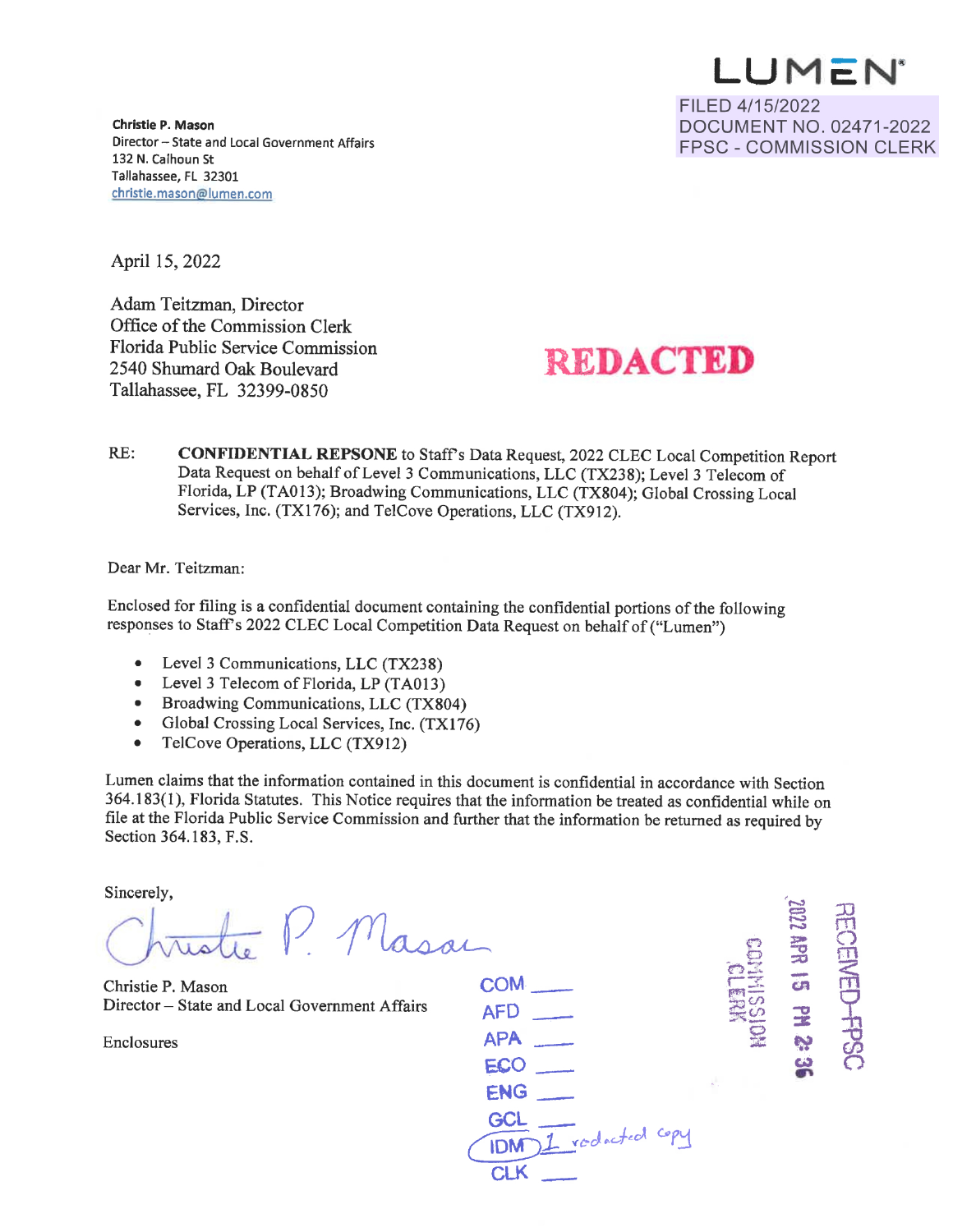## **REDACTED**

OMB 3060-0816

FRN: 0003723822 Data as of:<br>Dec 31, 2021 Non-ILEC

Operations:

**Submission Status:** Original - Submitted

**Last Updated:** Feb 28, 2022 01:04 PM

## Filer Identification

| <b>Saction</b>                                  | Field                             | Response                    |
|-------------------------------------------------|-----------------------------------|-----------------------------|
| <b>Filer Information</b>                        | Company Name                      | Level 3 Communications, LLC |
|                                                 | <b>Holding Company Name</b>       | Lumen Technologies, Inc.    |
|                                                 | Filing Type                       | Non-ILEC                    |
|                                                 | <b>SACID</b>                      | <b>N/A</b>                  |
|                                                 | 489 ID                            | 818086                      |
| <b>Data Contact Information</b>                 | Data Contact Name                 | <b>Lynn Guzman</b>          |
|                                                 | Data Contact Phone Number         | (720) 567-8542              |
|                                                 | Data Contact E-mail               | lynn.guzman@lumen.com       |
| <b>Emergency Operations Contact Information</b> | <b>Emergency Operations Name</b>  | Jacob Barlow                |
|                                                 | Emergency Operations Phone Number | (303) 707-7004              |
|                                                 | Emergency Operations E-mail       | jacob.barlow@lumen.com      |
| <b>Certifying Official Contact Information</b>  | Certifying Official Name          | <b>Stacy Hartman</b>        |
|                                                 | Certifying Official Phone Number  | (720) 578-3421              |
|                                                 | Certifying Official E-mail        | stacy hartman@jumen.com     |
|                                                 |                                   |                             |

 $\bar{b}_{\rm{max}}$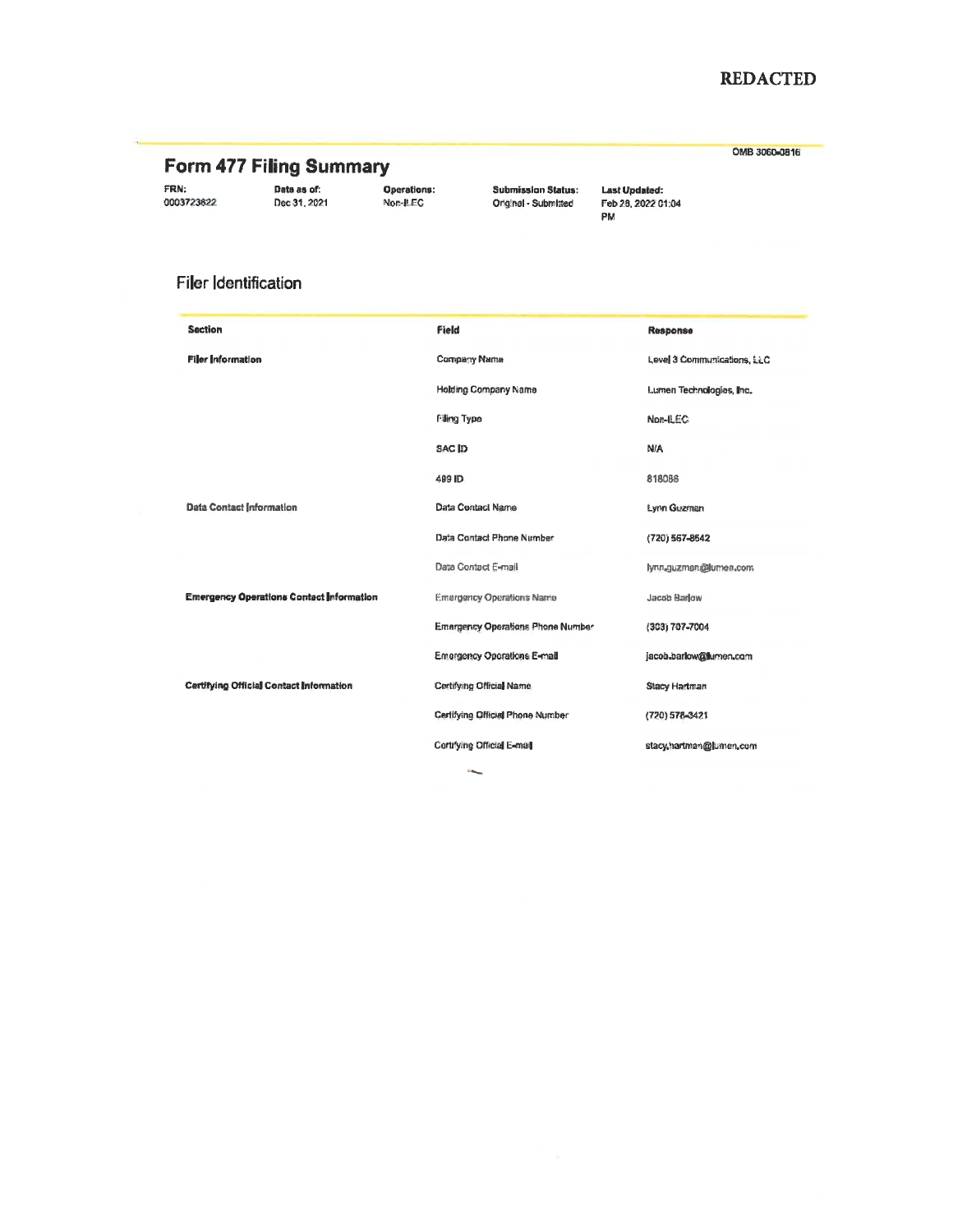## **Fixed Voice Subscription**

| <b>State</b> | <b>Total VGE Lines</b>                                                   | <b>Consumer VGE Lines</b> |                   | <b>Total VolP Subscriptions</b> | <b>Consumer VollP Subscriptions</b> |                  |  |  |
|--------------|--------------------------------------------------------------------------|---------------------------|-------------------|---------------------------------|-------------------------------------|------------------|--|--|
| Florida      |                                                                          |                           |                   |                                 |                                     |                  |  |  |
|              | <b>Fixed Voice Subscription (VGE Lines)</b>                              |                           |                   |                                 |                                     |                  |  |  |
|              | VGE Lines Provided to Unaffiliated Providers by State                    |                           |                   |                                 |                                     |                  |  |  |
| <b>State</b> |                                                                          |                           |                   | Wholesale                       | <b>UNEL</b>                         |                  |  |  |
| Florida      |                                                                          |                           |                   |                                 |                                     |                  |  |  |
|              | VGE Lines Provided to End Users by State, Bundle and Product Type        |                           |                   |                                 |                                     |                  |  |  |
|              |                                                                          |                           | by Bundle         |                                 | by Product Type                     |                  |  |  |
|              |                                                                          |                           |                   | Consumer<br>Business/Govt,      |                                     |                  |  |  |
| <b>State</b> | Total                                                                    | Sold w/ Internet          | Sold w/o Internet | & No PIC                        | <b>&amp; PIC</b><br>& No PIC        | <b>&amp; PIC</b> |  |  |
| Florida      |                                                                          |                           |                   |                                 |                                     |                  |  |  |
|              |                                                                          |                           |                   |                                 |                                     |                  |  |  |
|              | VGE Lines Provided to End Users by State, Ownership and Last-Mile Medium | by Ownership              |                   |                                 | by Last-Mile Medium                 |                  |  |  |
| <b>State</b> | <b>Total</b>                                                             | <b>UNE-L</b><br>Owned     | Resale            | <b>FTTP</b><br>Coax             | <b>Fixed Wireless</b>               | Copper           |  |  |
| Florida      |                                                                          |                           |                   |                                 |                                     |                  |  |  |
|              |                                                                          |                           |                   |                                 |                                     |                  |  |  |
|              | Fixed Voice Subscription (iVoIP)                                         |                           |                   |                                 |                                     |                  |  |  |
|              | Over-the-Top VoIP Subscriptions by State and End User Type               |                           |                   |                                 |                                     |                  |  |  |
|              |                                                                          | <b>Total</b>              | Consumer          |                                 | <b>Business/Govt</b>                |                  |  |  |
| <b>State</b> |                                                                          |                           |                   |                                 |                                     |                  |  |  |